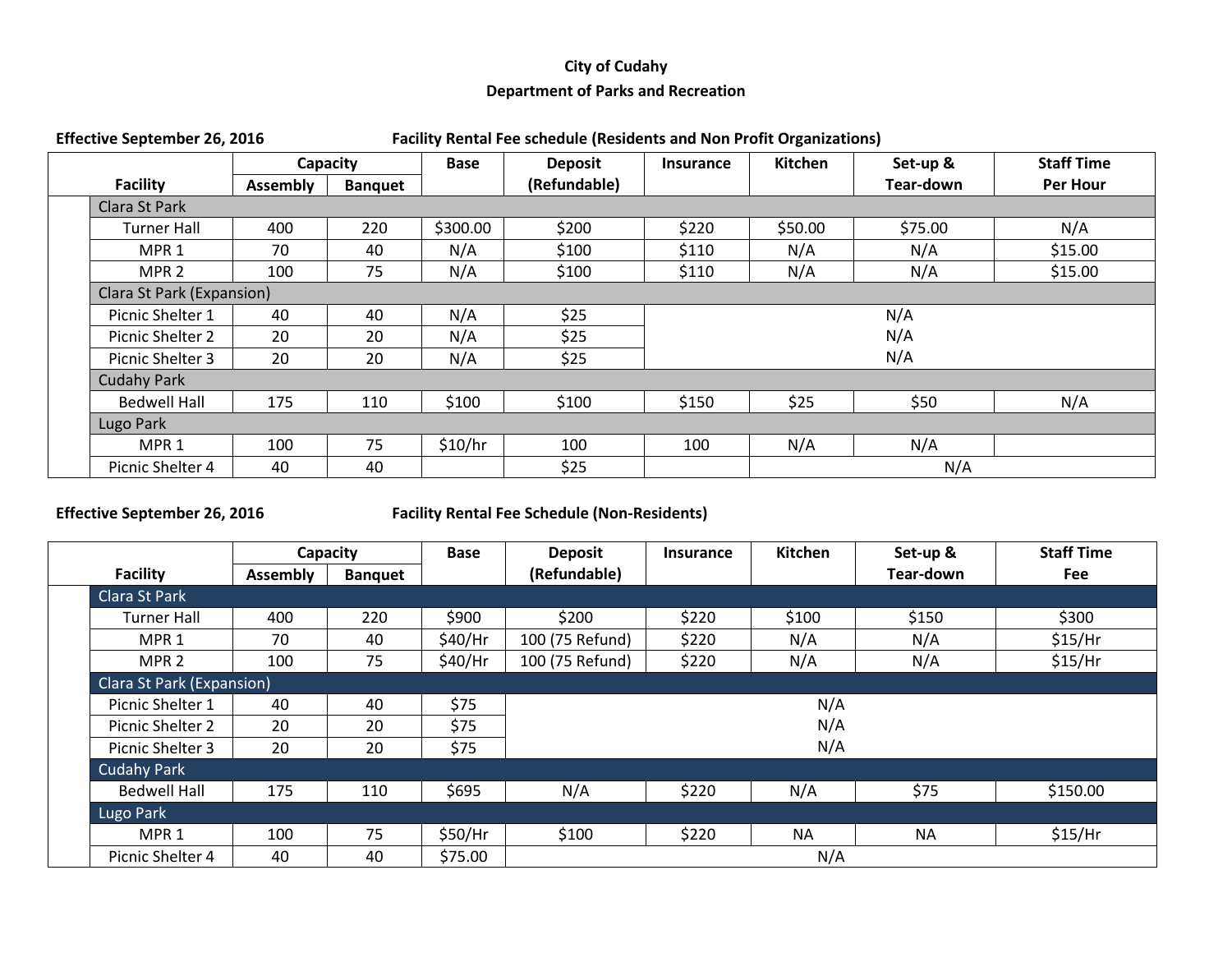## **The City of Cudahy Department of Parks and Recreation**

| <b>Effective September 26, 2016</b> | Field Rental Fee Schedule (Resident and Non Profit Organization) |                  |                |                     |                                 |  |  |  |  |  |
|-------------------------------------|------------------------------------------------------------------|------------------|----------------|---------------------|---------------------------------|--|--|--|--|--|
| <b>Facility</b>                     | <b>Base</b>                                                      | <b>Insurance</b> | <b>Deposit</b> | <b>Field Lights</b> | <b>Staff Time</b><br><b>Fee</b> |  |  |  |  |  |
| <b>Cudahy Park</b>                  |                                                                  |                  |                |                     |                                 |  |  |  |  |  |
| Baseball Diamond 1                  | \$200.00(7hrs) or \$25.00 hourly                                 | *Must have       | N/A            | \$10.00 Per Hour    | \$15 Hourly Rate                |  |  |  |  |  |
| <b>Baseball Diamond 2</b>           | \$200.00(7hrs) or \$25.00 hourly                                 | possession       | N/A            | \$10.00 Per Hour    | \$15 Hourly Rate                |  |  |  |  |  |
| Soccer Field A (Whole)              | \$200.00(7hrs) or \$25.00 hourly                                 | of insurance     | N/A            | \$10.00 Per Hour    | \$15 Hourly Rate                |  |  |  |  |  |
| Soccer Field B (Whole)              | \$200.00(7hrs) or \$25.00 hourly                                 |                  | N/A            | \$10.00 Per Hour    | \$15 Hourly Rate                |  |  |  |  |  |
| <b>Basketball Courts</b>            | \$200.00(7hrs) or \$25.00 hourly                                 |                  | N/A            | \$10.00 Per Hour    | \$15 Hourly Rate                |  |  |  |  |  |
| Lugo Park                           |                                                                  |                  |                |                     |                                 |  |  |  |  |  |
| Soccer Field A (Half)               | \$20.00 hourly                                                   |                  | \$50.00        | \$5.00 Per Hour     | \$15 Hourly Rate                |  |  |  |  |  |
| Soccer Field B (Half)               | \$20.00 hourly                                                   |                  | \$50.00        | \$5.00 Per Hour     | \$15 Hourly Rate                |  |  |  |  |  |
| Soccer Field A and B (Whole)        | \$300.00(6hrs) or \$40.00 Hourly                                 |                  | \$100.00       | \$10.00 Per Hour    | \$15 Hourly Rate                |  |  |  |  |  |
| <b>Clara Park</b>                   |                                                                  |                  |                |                     |                                 |  |  |  |  |  |
| Gymnasium Court A (Whole)           | \$25.00 hourly or \$45.00 hourly+                                |                  | \$100.00       | N/A                 |                                 |  |  |  |  |  |
| <b>Gymnasium Court B (Whole)</b>    | \$25.00 hourly or \$45.00 hourly+                                |                  | \$100.00       | N/A                 |                                 |  |  |  |  |  |
| Gymnasium (Whole)                   | \$50.00 hourly or \$90.00 Hourly+                                |                  | \$200.00       | N/A                 | <sup>^</sup> See Below for      |  |  |  |  |  |
|                                     |                                                                  |                  |                |                     | <b>Breakdown</b>                |  |  |  |  |  |

**(\*) The Insurance must name the City of Cudahy as an additional insured on the General Liability Policy and provide the City with both a Certificate of Insurance and the appropriate endorsements.**

**(^) 100 People in attendance = 2 staff members @ \$15.00 200 People in attendance = 4 staff members @ \$15.00 300 people in attendance = 6 staff members @ \$15.00**

**(+) Price Reflects during hours of operation**